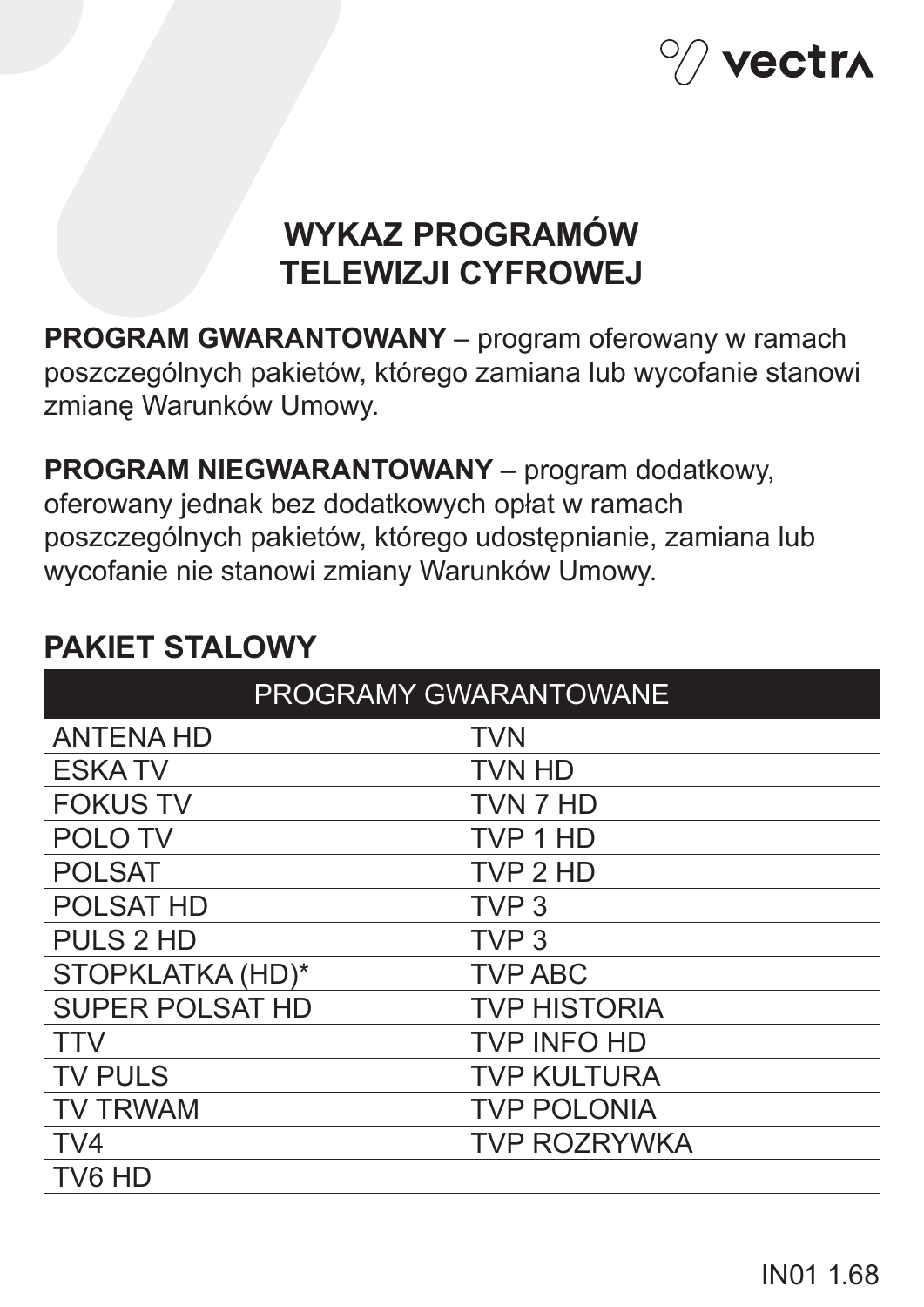

| PROGRAMY NIEGWARANTOWANE |                       |
|--------------------------|-----------------------|
| <b>FOKUS TV HD</b>       | TVN <sub>7</sub>      |
| <b>METRO HD</b>          | <b>TVP KULTURA HD</b> |
| NOWA TV HD               | TVP POLONIA (HD)*     |
| <b>TTV HD</b>            | WP HD                 |
| <b>TV OKAZJE</b>         | <b>ZOOM TV HD</b>     |
| TV PULS HD               |                       |
| TV4 HD                   |                       |

# **PAKIET SREBRNY**

| PROGRAMY GWARANTOWANE  |                     |
|------------------------|---------------------|
| 4FUN.TV                | TV4                 |
| <b>ANTENA HD</b>       | TV6 HD              |
| <b>ESKATV</b>          | <b>TVN</b>          |
| <b>FOKUS TV</b>        | <b>TVN HD</b>       |
| <b>FOOD NETWORK</b>    | TVN 7 HD            |
| <b>HGTV HD</b>         | TVN 24 BIS HD       |
| <b>KINO TV HD</b>      | TVN FABUŁA (HD)*    |
| <b>POLOTV</b>          | TVP 1 HD            |
| <b>POLSAT</b>          | TVP 2 HD            |
| <b>POLSAT 2 HD</b>     | TVP <sub>3</sub>    |
| <b>POLSAT HD</b>       | TVP <sub>3</sub>    |
| <b>POLSAT NEWS 2</b>   | <b>TVP ABC</b>      |
| <b>POLSAT SPORT HD</b> | <b>TVP HISTORIA</b> |
| <b>PULS 2 HD</b>       | <b>TVP INFO HD</b>  |
| STOPKLATKA (HD)*       | <b>TVP KULTURA</b>  |
| <b>SUPER POLSAT HD</b> | <b>TVP POLONIA</b>  |
| <b>TTV</b>             | <b>TVP ROZRYWKA</b> |
| <b>TV PULS</b>         | WYDARZENIA24        |
| TV TRWAM               |                     |
|                        |                     |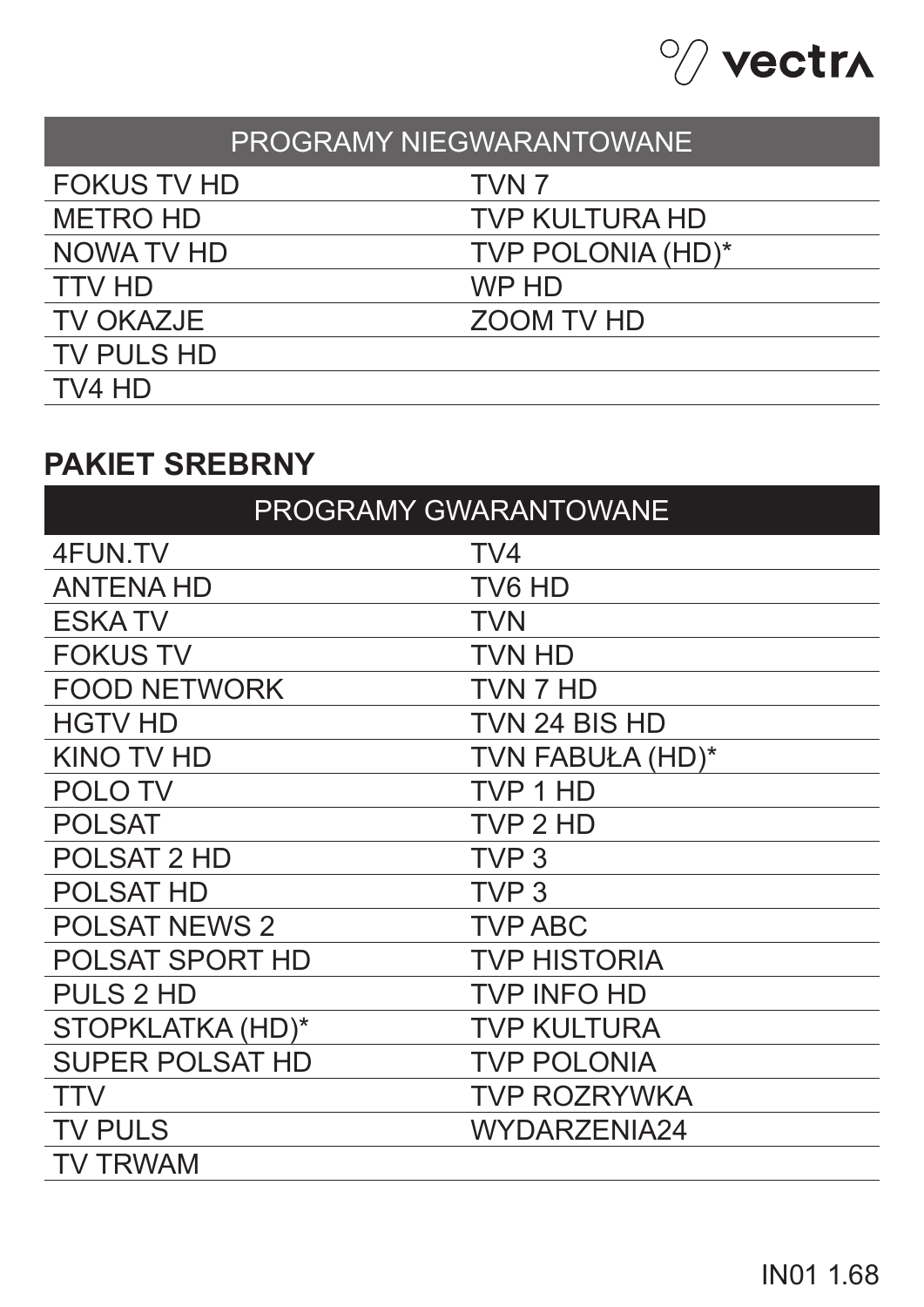

| PROGRAMY NIEGWARANTOWANE   |                          |
|----------------------------|--------------------------|
| <b>4FUN DANCE</b>          | <b>ROMANCE TV HD</b>     |
| <b>4FUN KIDS</b>           | TBN POLSKA (HD)*         |
| <b>AL JAZEERA HD</b>       | <b>TRAVEL CHANNEL HD</b> |
| <b>BELSAT TV</b>           | <b>TTV HD</b>            |
| <b>BLOOMBERG</b>           | <b>TV 5 MONDE</b>        |
| <b>DW</b>                  | <b>TV OKAZJE</b>         |
| DW (DEUTSCH)               | <b>TV PULS HD</b>        |
| <b>ESKA ROCK TV</b>        | TV4 HD                   |
| <b>EWTN</b>                | TVN <sub>7</sub>         |
| <b>FASHION TV</b>          | <b>TVP DOKUMENT</b>      |
| <b>FASHION TV HD</b>       | <b>TVP KOBIETA</b>       |
| <b>FOKUS TV HD</b>         | <b>TVP KULTURA HD</b>    |
| FRANCE 24 (ANG) (HD)*      | <b>TVP POLONIA (HD)*</b> |
| FRANCE 24 (FRANC) (HD)*    | <b>TVS HD</b>            |
| KINO POLSKA MUZYKA         | <b>UAITV</b>             |
| <b>METRO HD</b>            | <b>UKRAINA24</b>         |
| MINIMINI+ HD               | <b>WPHD</b>              |
| <b>MUSIC BOX POLSKA</b>    | <b>ZEBRRA.TV</b>         |
| <b>NOWA TV HD</b>          | <b>ZOOM TV HD</b>        |
| <b>POLONIA1</b>            |                          |
| POWER TV HD                |                          |
| <b>RED CARPET TV (HD)*</b> |                          |

# **PAKIET ZŁOTY**

| <b>PROGRAMY GWARANTOWANE</b> |  |
|------------------------------|--|
|                              |  |
|                              |  |
|                              |  |
|                              |  |
|                              |  |
|                              |  |
|                              |  |

IN01 1.68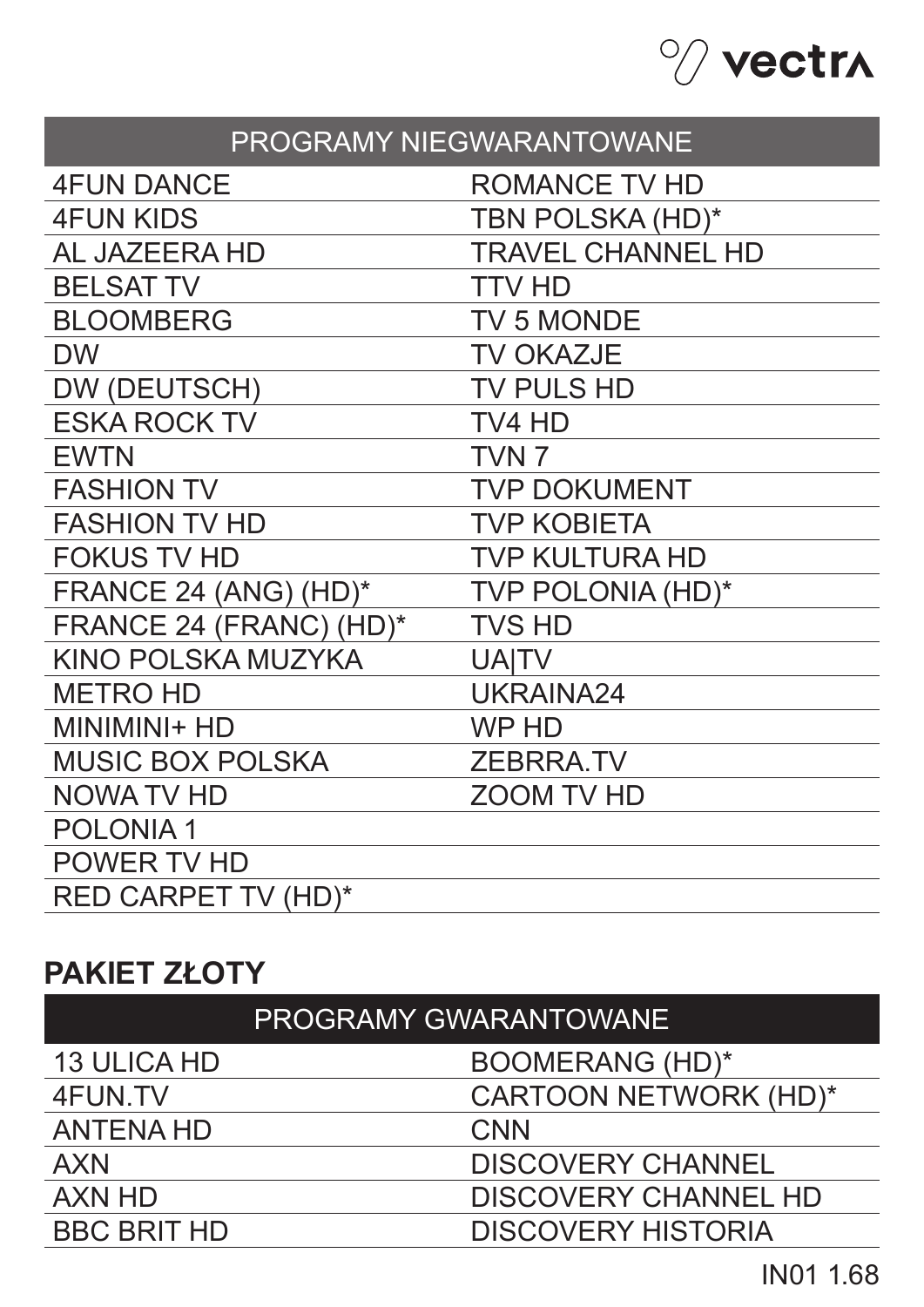

| <b>DISCOVERY LIFE HD</b>    | <b>TV PULS</b>      |
|-----------------------------|---------------------|
| <b>DISCOVERY SCIENCE HD</b> | <b>TV TRWAM</b>     |
| <b>DISNEY CHANNEL</b>       | TV <sub>4</sub>     |
| DTX HD                      | TV6 HD              |
| <b>ESKATV</b>               | <b>TVN</b>          |
| <b>EUROSPORT 1 HD</b>       | <b>TVN HD</b>       |
| <b>FOKUS TV</b>             | TVN 7 HD            |
| <b>FOOD NETWORK</b>         | TVN 24 BIS HD       |
| <b>HGTV HD</b>              | <b>TVN 24 HD</b>    |
| <b>KINO POLSKA HD</b>       | TVN FABUŁA (HD)*    |
| <b>KINO TV HD</b>           | <b>TVN STYLE HD</b> |
| <b>MTV POLSKA HD</b>        | <b>TVN TURBO HD</b> |
| NATIONAL GEOGRAPHIC HD      | TVP 1 HD            |
| <b>NICKELODEON</b>          | TVP 2 HD            |
| <b>NICKMUSIC</b>            | TVP <sub>3</sub>    |
| <b>POLOTV</b>               | TVP <sub>3</sub>    |
| <b>POLSAT</b>               | <b>TVP ABC</b>      |
| <b>POLSAT 2 HD</b>          | <b>TVP HD</b>       |
| <b>POLSAT FILM HD</b>       | <b>TVP HISTORIA</b> |
| <b>POLSAT HD</b>            | <b>TVP INFO HD</b>  |
| <b>POLSAT NEWS 2</b>        | <b>TVP KULTURA</b>  |
| POLSAT SPORT HD             | <b>TVP POLONIA</b>  |
| <b>PULS 2 HD</b>            | <b>TVP ROZRYWKA</b> |
| STOPKLATKA (HD)*            | <b>TVP SERIALE</b>  |
| <b>SUPER POLSAT HD</b>      | <b>TVP SPORT HD</b> |
| <b>TLC HD</b>               | <b>WARNER TV</b>    |
| <b>TTV</b>                  | <b>WYDARZENIA24</b> |

| PROGRAMY NIEGWARANTOWANE' |
|---------------------------|
|                           |

| 4FUN DANCE    | <b>BBC WORLD NEWS</b> |
|---------------|-----------------------|
| 4FUN KIDS     | <b>BELSAT TV</b>      |
| AL JAZEERA HD | BIZNES24 HD           |
| AXN BLACK     | <b>BLOOMBERG</b>      |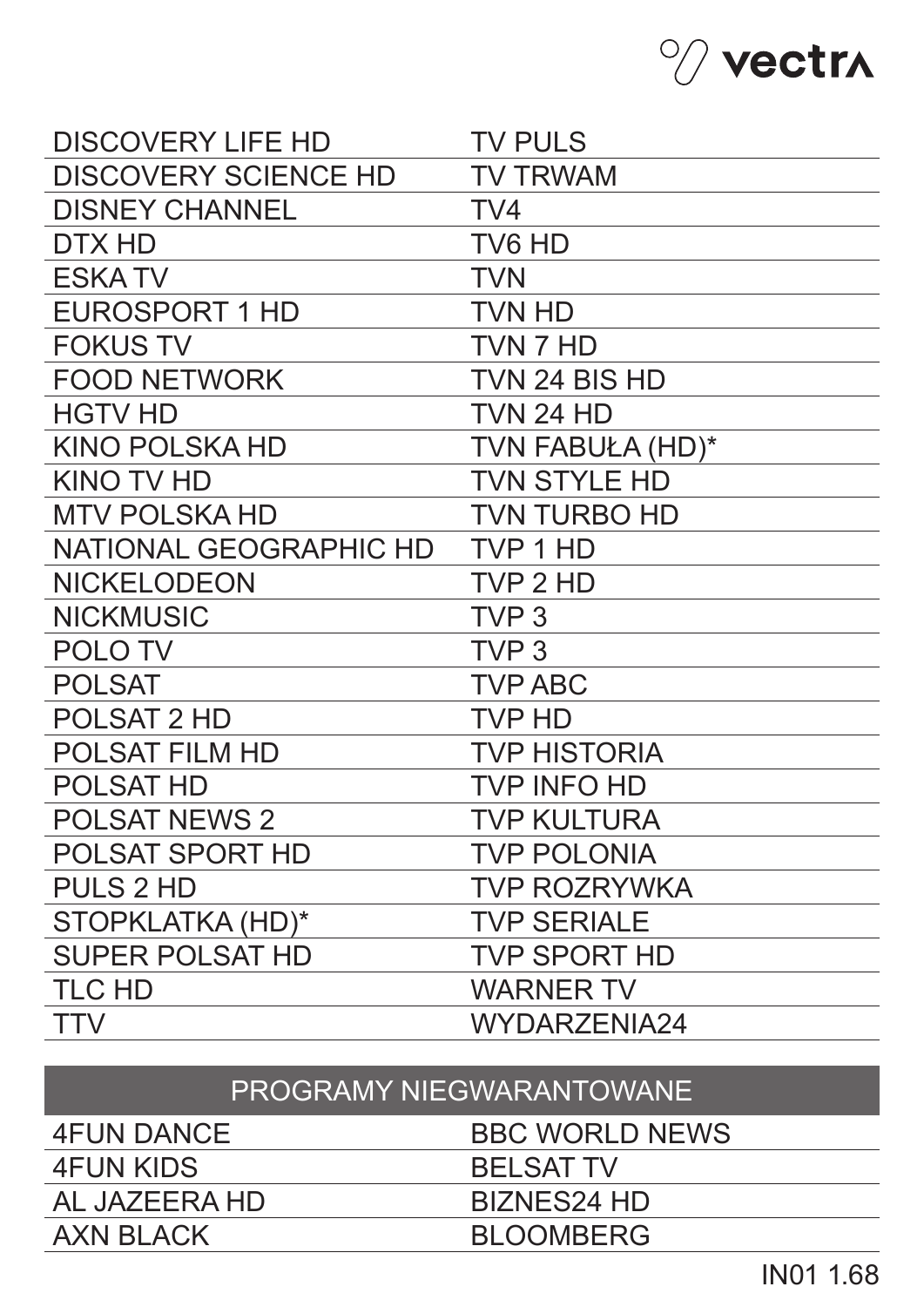

| <b>BOLLYWOOD HD</b>         | <b>POLSAT NEWS HD</b>       |
|-----------------------------|-----------------------------|
| <b>CANAL+ SPORT 5</b>       | POLSAT VIASAT HISTORY HD    |
| <b>COMEDY CENTRAL HD</b>    | POWER TV HD                 |
| <b>DISNEY CHANNEL HD</b>    | <b>RED CARPET TV (HD)*</b>  |
| <b>DISNEY XD</b>            | <b>ROMANCE TV HD</b>        |
| <b>DIZI</b>                 | <b>SPORTKLUB HD</b>         |
| <b>DW</b>                   | <b>STARS.TV HD</b>          |
| DW (DEUTSCH)                | TBN POLSKA (HD)*            |
| <b>ESKA ROCK TV</b>         | <b>TELE 5 HD</b>            |
| <b>ESKA TV EXTRA HD</b>     | <b>TELEWIZJA WPOLSCE.PL</b> |
| <b>EWTN</b>                 | <b>TRAVEL CHANNEL HD</b>    |
| <b>FASHION TV</b>           | <b>TTV HD</b>               |
| <b>FASHION TV HD</b>        | <b>TV 5 MONDE</b>           |
| <b>FOKUS TV HD</b>          | <b>TV OKAZJE</b>            |
| FRANCE 24 (ANG) (HD)*       | <b>TV PULS HD</b>           |
| FRANCE 24 (FRANC) (HD)*     | <b>TV REGIONALNA.PL</b>     |
| HISTORY (HD)*               | <b>TV REPUBLIKA HD</b>      |
| <b>HOME TV HD</b>           | TV4 HD                      |
| <b>ID HD</b>                | <b>TVC HD</b>               |
| JAZZ (HD)*                  | TVN <sub>7</sub>            |
| <b>KINO POLSKA MUZYKA</b>   | <b>TVP DOKUMENT</b>         |
| <b>METRO HD</b>             | <b>TVP KOBIETA</b>          |
| MINIMINI+HD                 | <b>TVP KULTURA HD</b>       |
| MTV 00S                     | TVP POLONIA (HD)*           |
| <b>MUSIC BOX POLSKA</b>     | <b>TVS HD</b>               |
| NATIONAL GEOGRAPHIC WILD HD | UAITV                       |
| NICKTOONS (HD)*             | UKRAINA24                   |
| <b>NOWA TV HD</b>           | <b>VOX MUSIC TV</b>         |
| <b>PARAMOUNT NETWORK</b>    | WP HD                       |
| <b>POLONIA1</b>             | <b>ZEBRRA.TV</b>            |
| POLSAT COMEDY CENTRAL       | <b>ZOOM TV HD</b>           |
| <b>EXTRA</b>                |                             |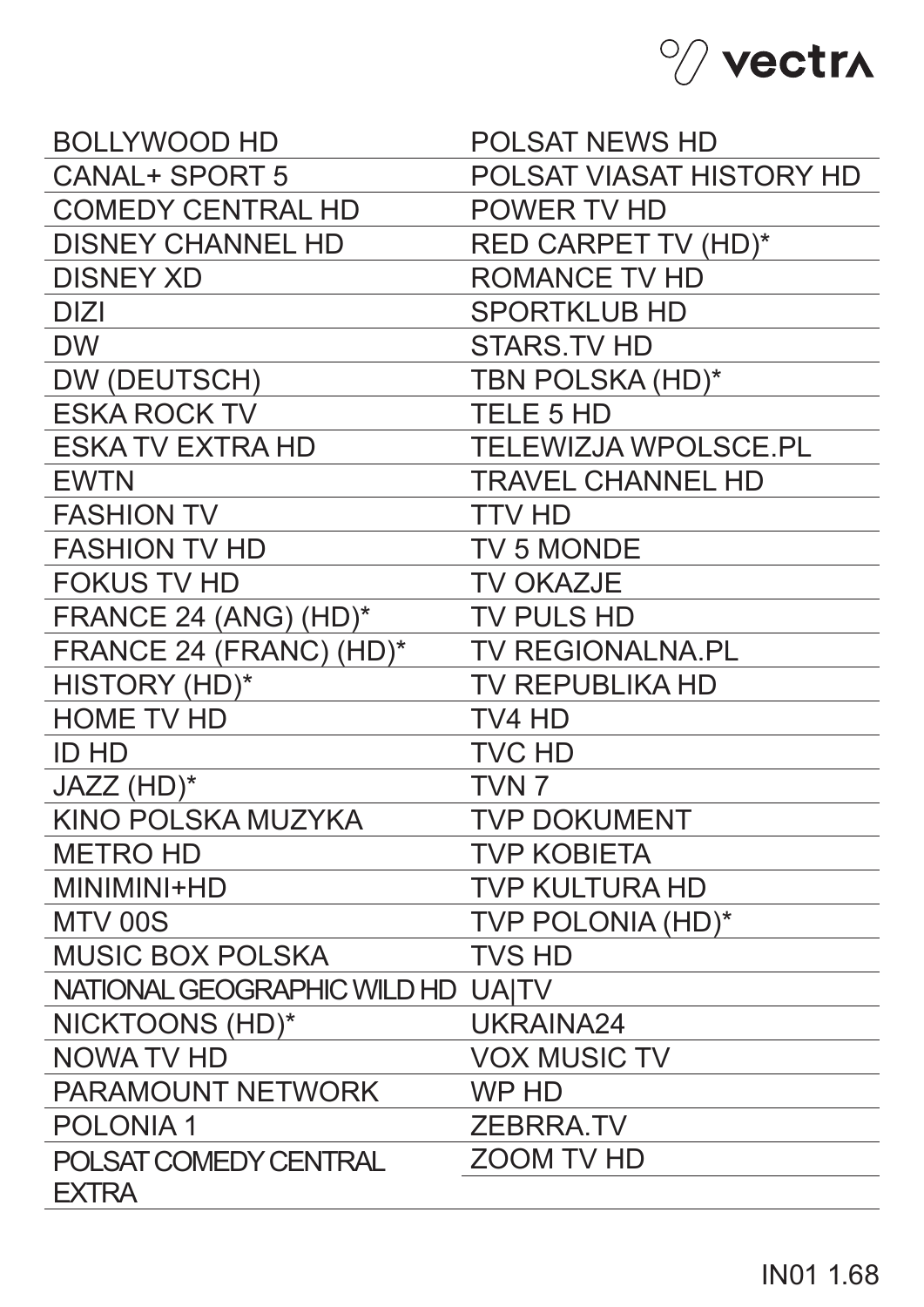

## **PAKIET PLATYNOWY**

| <b>PROGRAMY GWARANTOWANE</b> |                               |
|------------------------------|-------------------------------|
| <b>13 ULICA HD</b>           | <b>MTV LIVE HD</b>            |
| 4FUN.TV                      | <b>MTV POLSKA HD</b>          |
| <b>ANIMAL PLANET HD</b>      | <b>NATIONAL GEOGRAPHIC HD</b> |
| <b>ANTENA HD</b>             | <b>NICKELODEON</b>            |
| <b>AXN</b>                   | <b>NICKMUSIC</b>              |
| <b>AXN HD</b>                | <b>POLOTV</b>                 |
| <b>BBC BRIT HD</b>           | <b>POLSAT</b>                 |
| <b>BBC EARTH HD</b>          | <b>POLSAT 2 HD</b>            |
| <b>BBC FIRST</b>             | <b>POLSAT CAFE HD</b>         |
| <b>BBC LIFESTYLE (HD)*</b>   | <b>POLSAT FILM HD</b>         |
| <b>BOOMERANG (HD)*</b>       | <b>POLSAT HD</b>              |
| CARTOON NETWORK (HD)*        | <b>POLSAT NEWS 2</b>          |
| <b>CBEEBIES</b>              | <b>POLSAT PLAY HD</b>         |
| <b>CNN</b>                   | <b>POLSAT SPORT HD</b>        |
| <b>DISCOVERY CHANNEL</b>     | <b>PULS 2 HD</b>              |
| <b>DISCOVERY CHANNEL HD</b>  | STOPKLATKA (HD)*              |
| <b>DISCOVERY HISTORIA</b>    | <b>SUPER POLSAT HD</b>        |
| <b>DISCOVERY LIFE HD</b>     | <b>TLC HD</b>                 |
| <b>DISCOVERY SCIENCE HD</b>  | TTV                           |
| <b>DISNEY CHANNEL</b>        | <b>TV PULS</b>                |
| <b>DISNEY JUNIOR</b>         | <b>TV TRWAM</b>               |
| DTX HD                       | TV4                           |
| <b>ESKATV</b>                | TV6 HD                        |
| <b>EUROSPORT 1 HD</b>        | <b>TVN</b>                    |
| <b>FOKUS TV</b>              | <b>TVN HD</b>                 |
| <b>FOOD NETWORK</b>          | TVN 7 HD                      |
| <b>FOX COMEDY HD</b>         | TVN 24 BIS HD                 |
| <b>HGTV HD</b>               | <b>TVN 24 HD</b>              |
| <b>KINO POLSKA HD</b>        | TVN FABUŁA (HD)*              |
| <b>KINO TV HD</b>            | <b>TVN STYLE HD</b>           |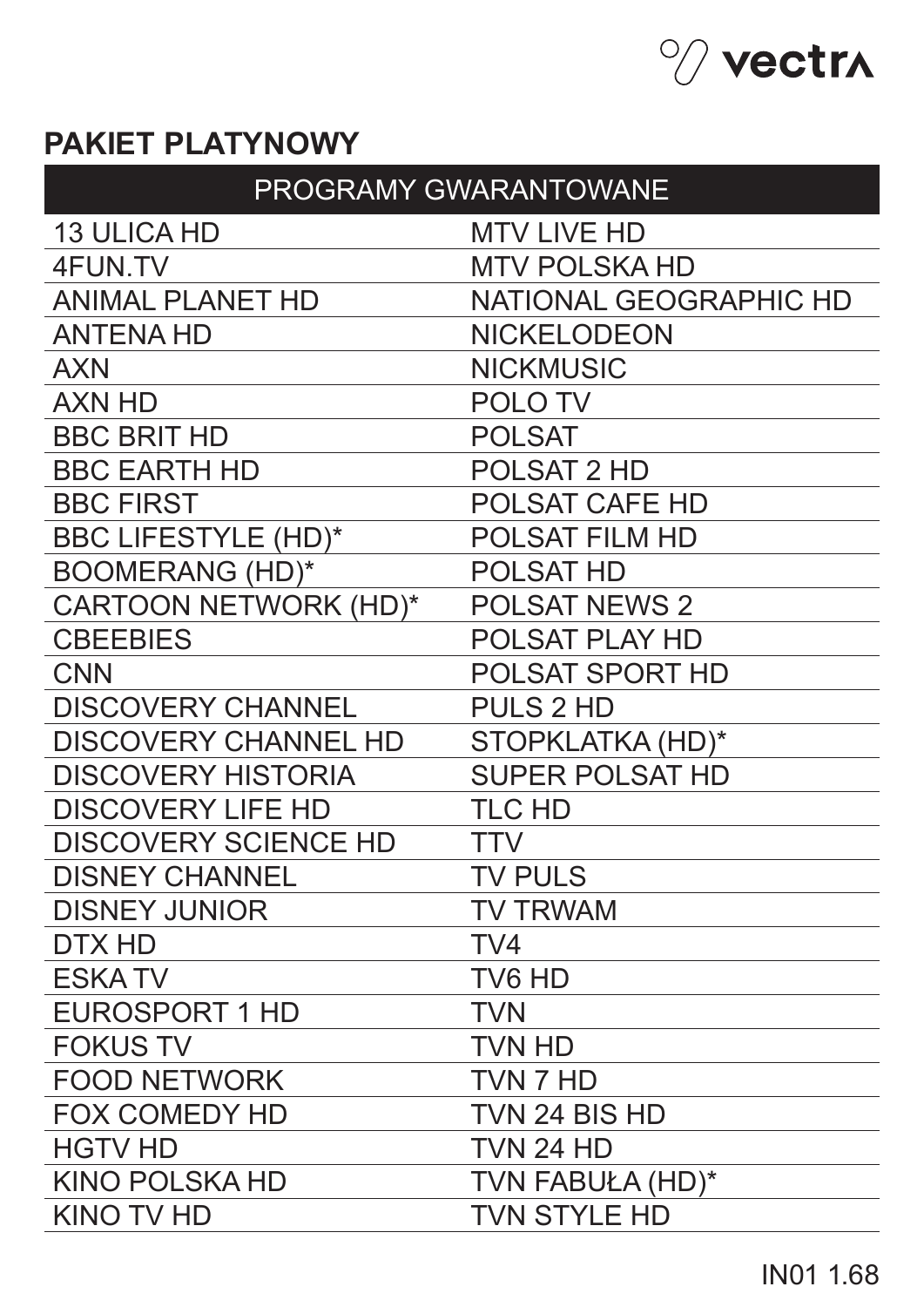

| <b>TVN TURBO HD</b> | <b>TVP INFO HD</b>  |
|---------------------|---------------------|
| TVP 1 HD            | <b>TVP KULTURA</b>  |
| TVP 2 HD            | <b>TVP POLONIA</b>  |
| TVP <sub>3</sub>    | <b>TVP ROZRYWKA</b> |
| TVP <sub>3</sub>    | <b>TVP SERIALE</b>  |
| <b>TVP ABC</b>      | <b>TVP SPORT HD</b> |
| TVP HD              | <b>WARNER TV</b>    |
| <b>TVP HISTORIA</b> | WYDARZENIA24        |

# PROGRAMY NIEGWARANTOWANE

| <b>4FUN DANCE</b>        | <b>DW</b>               |
|--------------------------|-------------------------|
| <b>4FUN KIDS</b>         | DW (DEUTSCH)            |
| <b>ACTIVE FAMILY</b>     | <b>ELEVEN SPORTS 4</b>  |
| <b>ADVENTURE HD</b>      | <b>EPIC DRAMA HD</b>    |
| <b>AL JAZEERA HD</b>     | <b>ESKA ROCK TV</b>     |
| <b>ALE KINO+ HD</b>      | <b>ESKA TV EXTRA HD</b> |
| <b>AXN BLACK</b>         | <b>EWTN</b>             |
| <b>AXN SPIN HD</b>       | <b>FASHION TV</b>       |
| <b>AXN WHITE</b>         | <b>FASHION TV HD</b>    |
| <b>BBC WORLD NEWS</b>    | <b>FILMAX 4K</b>        |
| <b>BELSAT TV</b>         | <b>FILMAX HD</b>        |
| <b>BIZNES24 HD</b>       | <b>FOKUS TV HD</b>      |
| <b>BLOOMBERG</b>         | <b>FOX HD</b>           |
| <b>BOLLYWOOD HD</b>      | FRANCE 24 (ANG) (HD)*   |
| <b>CANAL+ DOMO</b>       | FRANCE 24 (FRANC) (HD)* |
| <b>CANAL+ KUCHNIA</b>    | <b>FUNBOX UHD</b>       |
| <b>CANAL+ SPORT 5</b>    | HISTORY (HD)*           |
| <b>COMEDY CENTRAL HD</b> | HISTORY2 (HD)*          |
| DA VINCI (HD)*           | <b>HOME TV HD</b>       |
| <b>DISNEY CHANNEL HD</b> | <b>ID HD</b>            |
| <b>DISNEY XD</b>         | <b>INULTRA</b>          |
| <b>DIZI</b>              | JAZZ (HD)*              |
| <b>DOCUBOX</b>           | <b>JUNIOR MUSIC HD</b>  |
|                          |                         |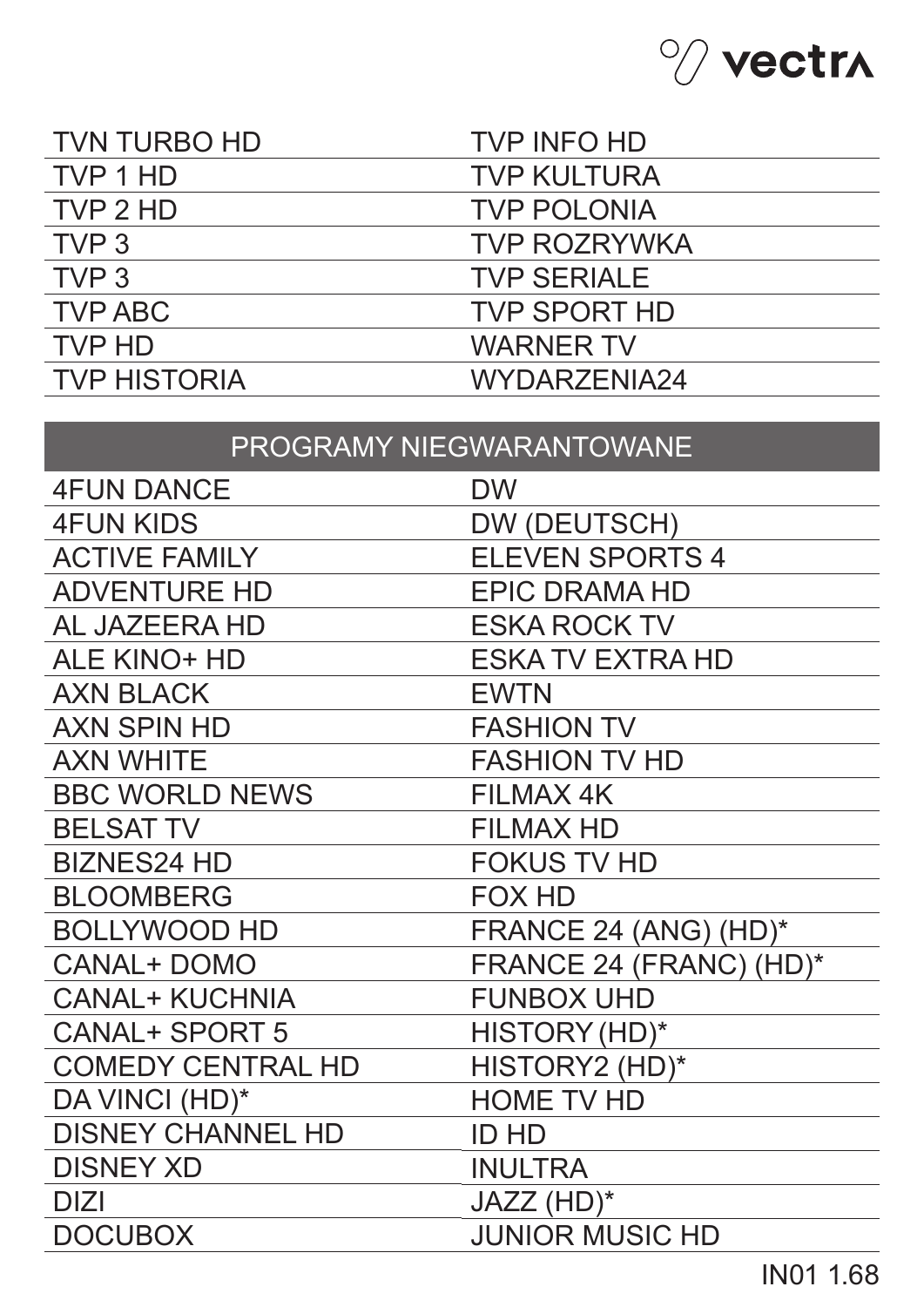

| KINO POLSKA MUZYKA                    | <b>TELE 5 HD</b>            |
|---------------------------------------|-----------------------------|
| <b>LRT LITUANICA</b>                  | <b>TELEWIZJA WPOLSCE.PL</b> |
| <b>METRO HD</b>                       | <b>TELETOON+ HD</b>         |
| MINIMINI+ HD                          | <b>TOP KIDS HD</b>          |
| MTV 00S                               | <b>TRAVEL CHANNEL HD</b>    |
| <b>MUSIC BOX POLSKA</b>               | <b>TTV HD</b>               |
| NAT GEO PEOPLE HD                     | <b>TV 5 MONDE</b>           |
| NATIONAL GEOGRAPHIC WILD HD TV OKAZJE |                             |
| NICKTOONS (HD)*                       | <b>TV PULS HD</b>           |
| NICK JR.                              | <b>TV REGIONALNA.PL</b>     |
| NOWA TV HD                            | TV REPUBLIKA HD             |
| <b>NUTA.TV HD</b>                     | TV4 HD                      |
| <b>PARAMOUNT NETWORK</b>              | <b>TVC HD</b>               |
| <b>PLANETE+ HD</b>                    | TVN <sub>7</sub>            |
| <b>POLONIA1</b>                       | <b>TVP DOKUMENT</b>         |
| POLSAT COMEDY CENTRAL                 | <b>TVP KOBIETA</b>          |
| <b>EXTRA</b>                          | <b>TVP KULTURA HD</b>       |
| POLSAT DOKU HD                        | TVP POLONIA (HD)*           |
| <b>POLSAT NEWS HD</b>                 | <b>TVS HD</b>               |
| POLSAT VIASAT HISTORY HD              | <b>UAITV</b>                |
| POLSAT VIASAT NATURE HD               | UKRAINA24                   |
| POWER TV HD                           | <b>ULTRA TV 4K</b>          |
| RED CARPET TV (HD)*                   | <b>VOX MUSIC TV</b>         |
| <b>ROMANCE TV HD</b>                  | WP HD                       |
| <b>SPORTKLUB HD</b>                   | <b>ZEBRRA.TV</b>            |
| <b>STARS.TV HD</b>                    | <b>ZOOM TV HD</b>           |
| TBN POLSKA (HD)*                      |                             |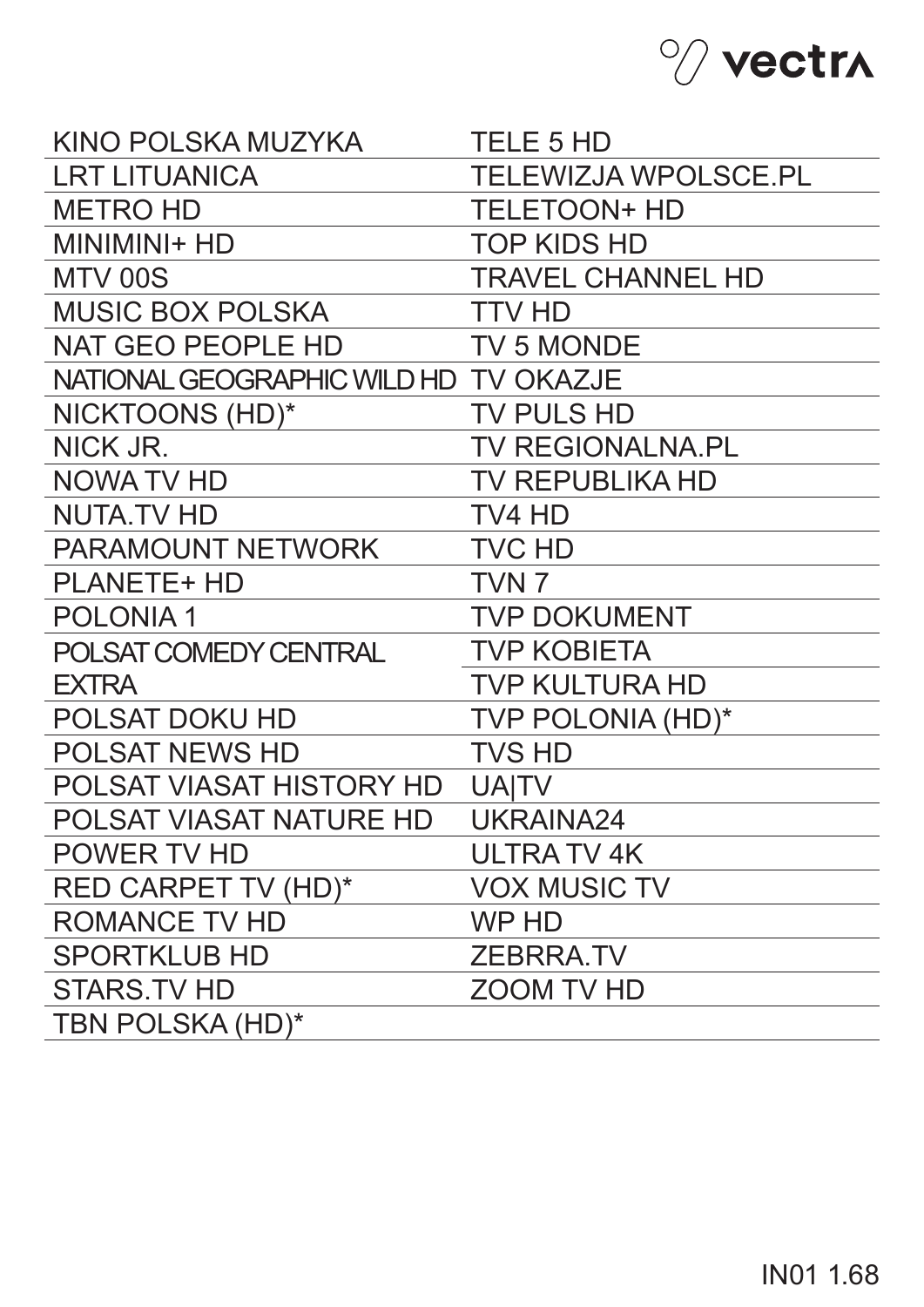

# **PAKIET CANAL+ SELECT**

| I PROGRAMY GWARANTOWANE' |                      |  |
|--------------------------|----------------------|--|
| CANAL+ PREMIUM (HD)*     | $CANAL+ FILM (HD)^*$ |  |
| $CANAL+ 1 (HD)^*$        | CANAL+ SPORT (HD)*   |  |
| CANAL+ FAMILY (HD)*      | CANAL+ SPORT 2 (HD)* |  |
|                          |                      |  |

### **PAKIET CANAL+ PRESTIGE**

CANAL+ PREMIUM (HD)\* CANAL+ 1 (HD)\* CANAL+ DOKUMENT (HD)\* CANAL+ FAMILY (HD)\*

CANAL+ FILM (HD)\*

CANAL+ SERIALE (HD)\*

CANAL+ SPORT (HD)\*

CANAL+ SPORT 2 (HD)\*

#### PROGRAMY NIEGWARANTOWANE

CANAL+ NOW CANAL+ SPORT 3 CANAL+ SPORT 4

### **PAKIET HBO**

### PROGRAMY GWARANTOWANE

HBO (HD)\*

HBO3 (HD)\*

HBO2 (HD)\*

### **PAKIET CINEMAX**

### PROGRAMY GWARANTOWANE

CINEMAX (HD)\* CINEMAX 2 (HD)\*

### **PAKIET FILMBOX**

#### PROGRAMY GWARANTOWANE

FIGHTBOX HD

FILMBOX ACTION

FILMBOX ARTHOUSE HD

FILMBOX EXTRA HD

FILMBOX FAMILY

FILMBOX PREMIUM HD

IN01 1.68